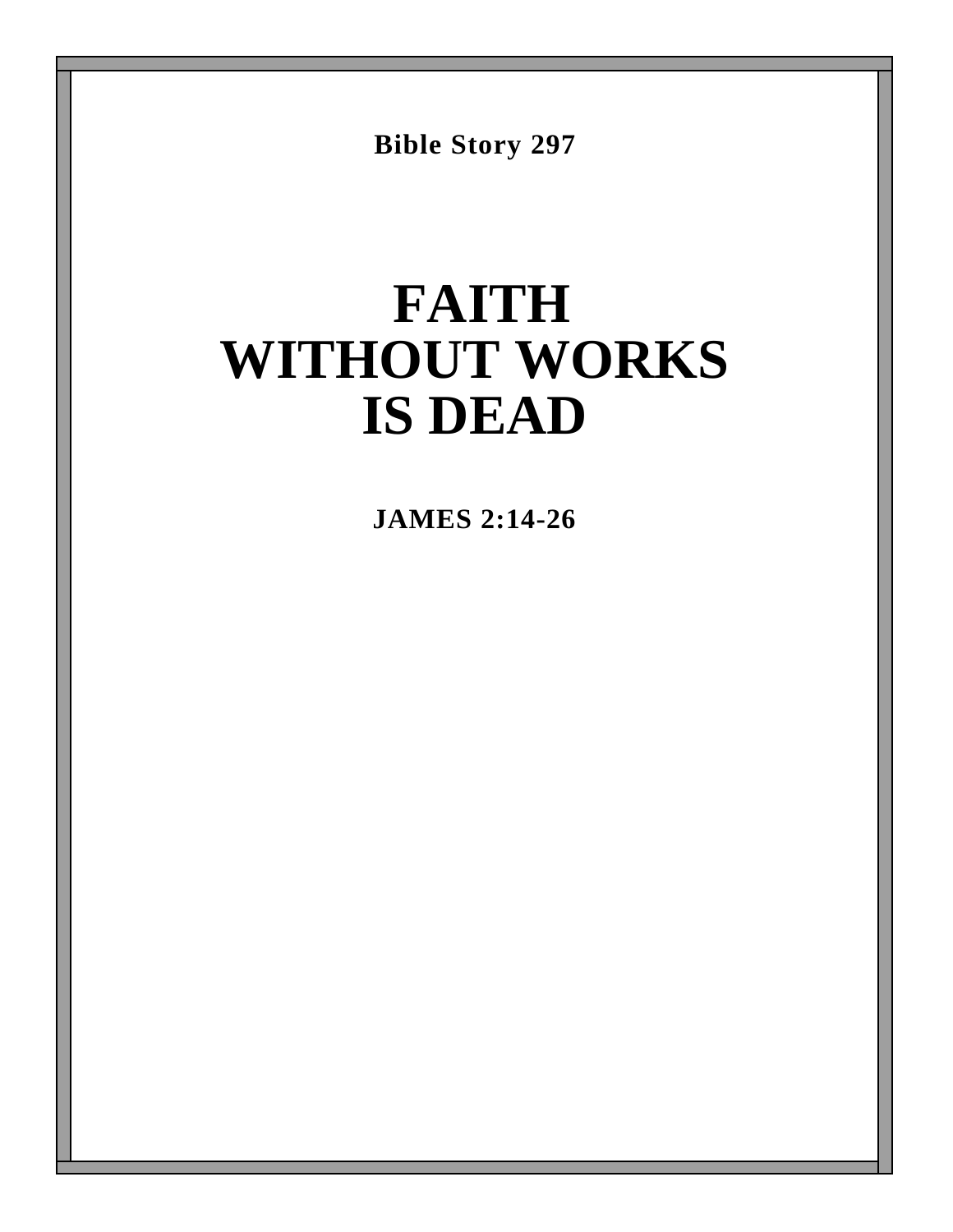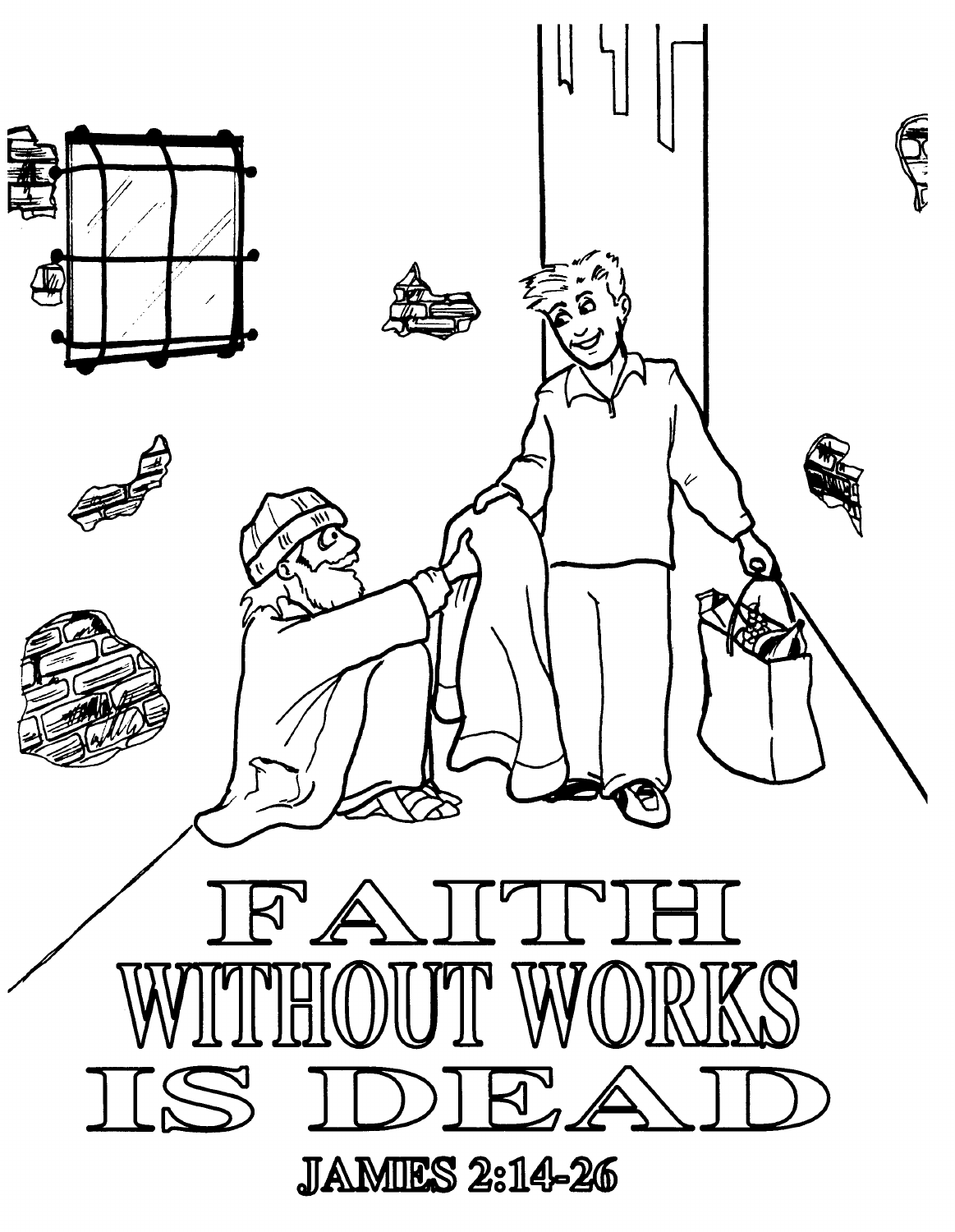### *MEMORY VERSE:*

*"For as the body without the spirit is dead, so faith without works is dead also."* **JAMES 2:26**

### *CIRCLE THE CORRECT WORDS:*

- 1. "What does it profit, my brethren, if someone says he has faith but (**DOES**, **DOES NOT**) have works? Can faith save him?" **JAMES 2:14**
- 2. "Thus also faith by itself, if it does not have works, is (**ASLEEP**, **DEAD**)." **JAMES 2:17**

### *TRUE OR FALSE:*

3. "But someone will say, 'You have faith, and I have works.' Show me your faith without your works, and I will show you my faith by my works." **JAMES 2:18 TRUE** OR **FALSE**

### *CIRCLE THE CORRECT WORDS:*

- 4. "Was not (**JACOB**, **ABRAHAM**) our father justified by works when he offered Isaac his son on the alter?" **JAMES 2:21**
- 5. "Do you see that faith was working (**TOGETHER**, **APART**) with his works, and by works faith was made perfect?" **JAMES 2:22**

### *TRUE OR FALSE:*

- 6. "And the Scripture was fulfilled which says, 'Abraham believed God, and it was accounted to him for righteousness.'..." **JAMES 2:23 TRUE** OR **FALSE**
- 7. "...And he was called the friend of God." **JAMES 2:23 TRUE** OR **FALSE**

### *CIRCLE THE CORRECT WORD(S):*

8. "You see then that a man (**IS**, **IS NOT**) justified by works and not by faith only." **JAMES 2:24**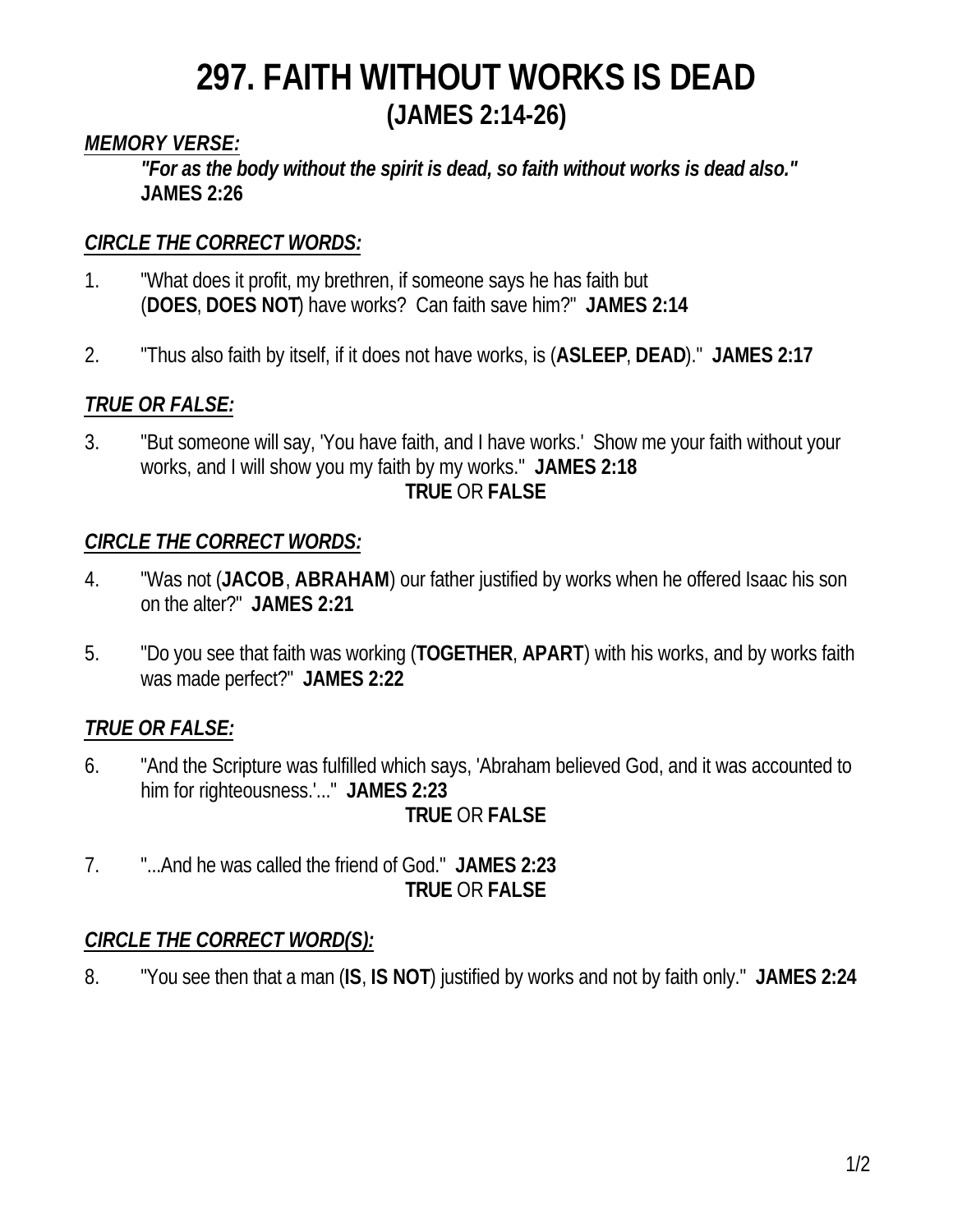|            |                  |               |                 |              | S C R I P T U R E B S Z W |  |                 |              |                 |               |               | H                         |
|------------|------------------|---------------|-----------------|--------------|---------------------------|--|-----------------|--------------|-----------------|---------------|---------------|---------------------------|
|            |                  | $\mathbf P$   | R               |              | O F I T A H W F           |  |                 |              |                 | $\rm N$       | $\bigcirc$    | O                         |
| $\bigcirc$ | K                | $\bigcirc$    | $\mathbf B$     |              | F V H N N F T             |  |                 |              | $\mathbf{F}$    | S             | R             | $\mathbf P$               |
| G          | U                | G             | $\mathbf B$     | $N_{\rm \,}$ | D                         |  | Q S Z I M       |              | $\mathbf I$     | $\mathbf T$   | K             | $\bigcirc$                |
| Ε          | $\bigcirc$       | H             |                 |              | <b>BBKEEILU</b>           |  |                 |              | $K_{-}$         | $\mathcal{A}$ | S             | K                         |
|            |                  | $\mathcal{A}$ | $\mathbf B$     |              | R A H A M                 |  |                 |              | L T E           | $\rm V$       | $\mathbf{F}$  | K                         |
|            |                  | U             | $K_{\parallel}$ |              | C G H V D E O             |  |                 |              | $H_{\parallel}$ | W             | $Z_{\rm}$     | $\overline{U}$            |
| Ε          | $\mathbf B$      | F             |                 | N B          |                           |  | P Q A Q D Y O P |              |                 |               | $\bigcirc$    | H                         |
| R          | $\mathbf{U}$     | F             | $\bigcirc$      |              | Y S N T R G E             |  |                 |              |                 | I F           | $\mathcal{C}$ | S                         |
| Ν          | $Z_{\mathsf{I}}$ | $S_{-}$       | $\mathcal{C}$   |              | P W V E C                 |  |                 | O E          | G               | $\mathcal{C}$ | $\mathbf{U}$  | $\boldsymbol{\mathrm{E}}$ |
| K.         |                  | R             | $\mathbf I$     |              | Q Y Q N P D N             |  |                 |              | M P             |               | W             | Β                         |
|            | R                | $\mathbb R$   | H               | J            |                           |  | USTIFI          |              | $\mathbf{E}$    | D             | $\bigcap$     | $\mathbf{F}$              |
|            |                  | Z             | Z               | $\mathbb{R}$ | $\mathbb{T}$              |  | D Y W D         | $\mathbf{E}$ | $\mathbf M$     | R             | $\mathcal{A}$ | W                         |
|            |                  | W             | M               |              | F Y A L R A               |  |                 | Q            | $\mathbf D$     | Y             | $\mathbb{R}$  | Z                         |
|            |                  | $\mathbf N$   |                 |              | SAVEVE                    |  |                 | $\mathbf T$  | L               | F.            |               | S                         |

**GOD BODY**

**BELIEVE JUSTIFIED SPIRIT FAITH RAHAB WARMED FILLED SAVE WORKS**

**ABRAHAM FOOLISH SCRIPTURE DEAD PROFIT TOGETHER**

#### **FAITH WITH OUT WORKS**

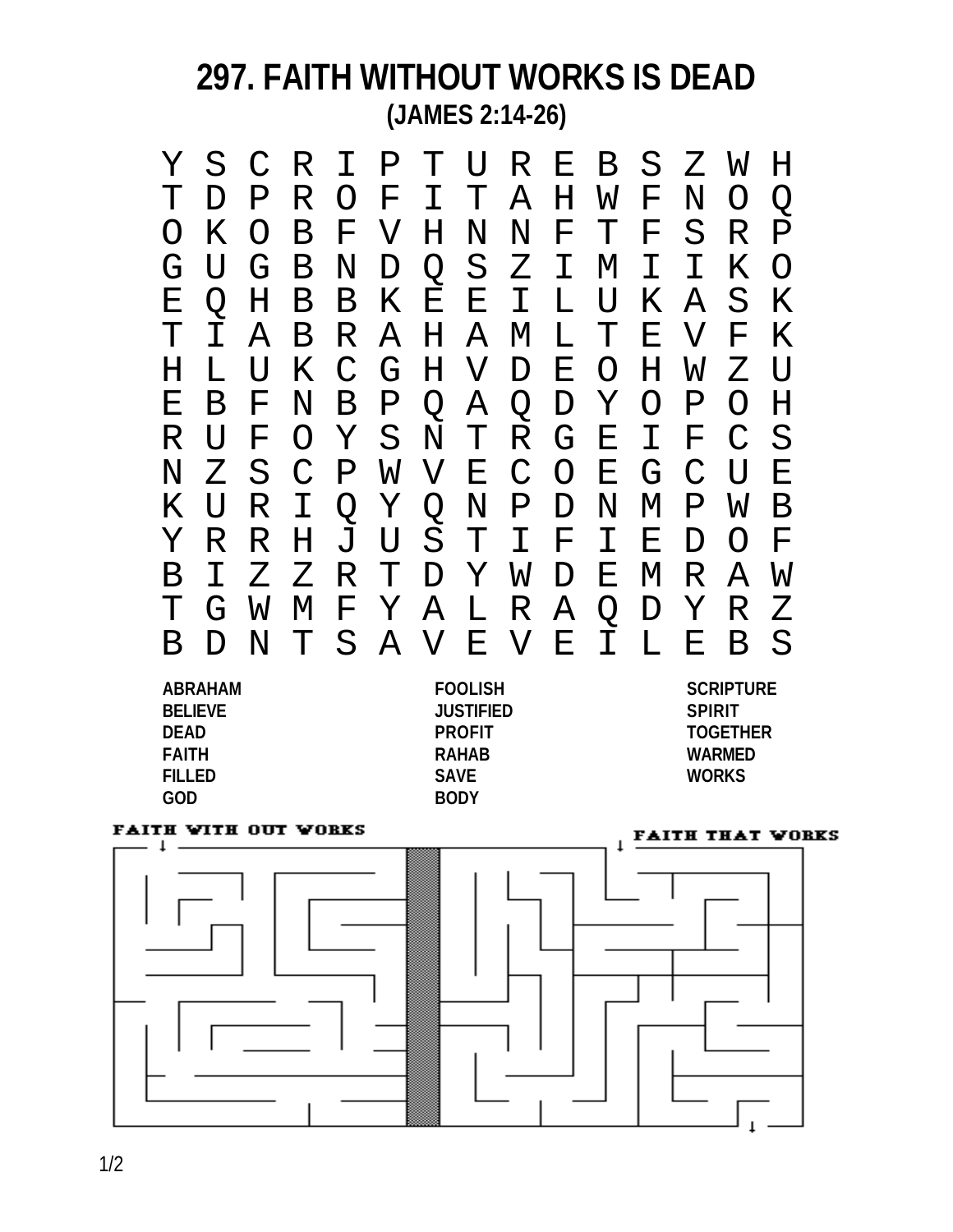### *MEMORY VERSE:*

*"For as the body without the spirit is dead, so faith without works is dead also."* **JAMES 2:26**

#### *FILL IN THE BLANKS:*

- 1. "What does it profit, my brethren, if someone says he has faith but \_\_\_\_\_\_\_\_\_ \_\_\_\_\_\_\_\_ have works? Can faith save him?" **JAMES 2:14**
- 2. "Thus also faith by itself, if it does not have works, is \_\_\_\_\_\_\_\_\_." **JAMES 2:17**

### *TRUE OR FALSE:*

3. "But someone will say, 'You have faith, and I have works.' Show me your faith without your works, and I will show you my faith by my works." **JAMES 2:18 TRUE** OR **FALSE**

### *FILL IN THE BLANKS:*

- 4. "Was not \_\_\_\_\_\_\_\_\_\_\_\_\_ our father justified by works when he offered Isaac his son on the alter?" **JAMES 2:21**
- 5. "Do you see that faith was working **with his works**, and by works faith was made perfect?" **JAMES 2:22**

### *TRUE OR FALSE:*

- 6. "And the Scripture was fulfilled which says, 'Abraham believed God, and it was accounted to him for righteousness.'..." **JAMES 2:23 TRUE** OR **FALSE**
- 7. "...And he was called the friend of God." **JAMES 2:23 TRUE** OR **FALSE**

#### *FILL IN THE BLANK:*

8. "You see then that a man is by works and not by faith only." JAMES 2:24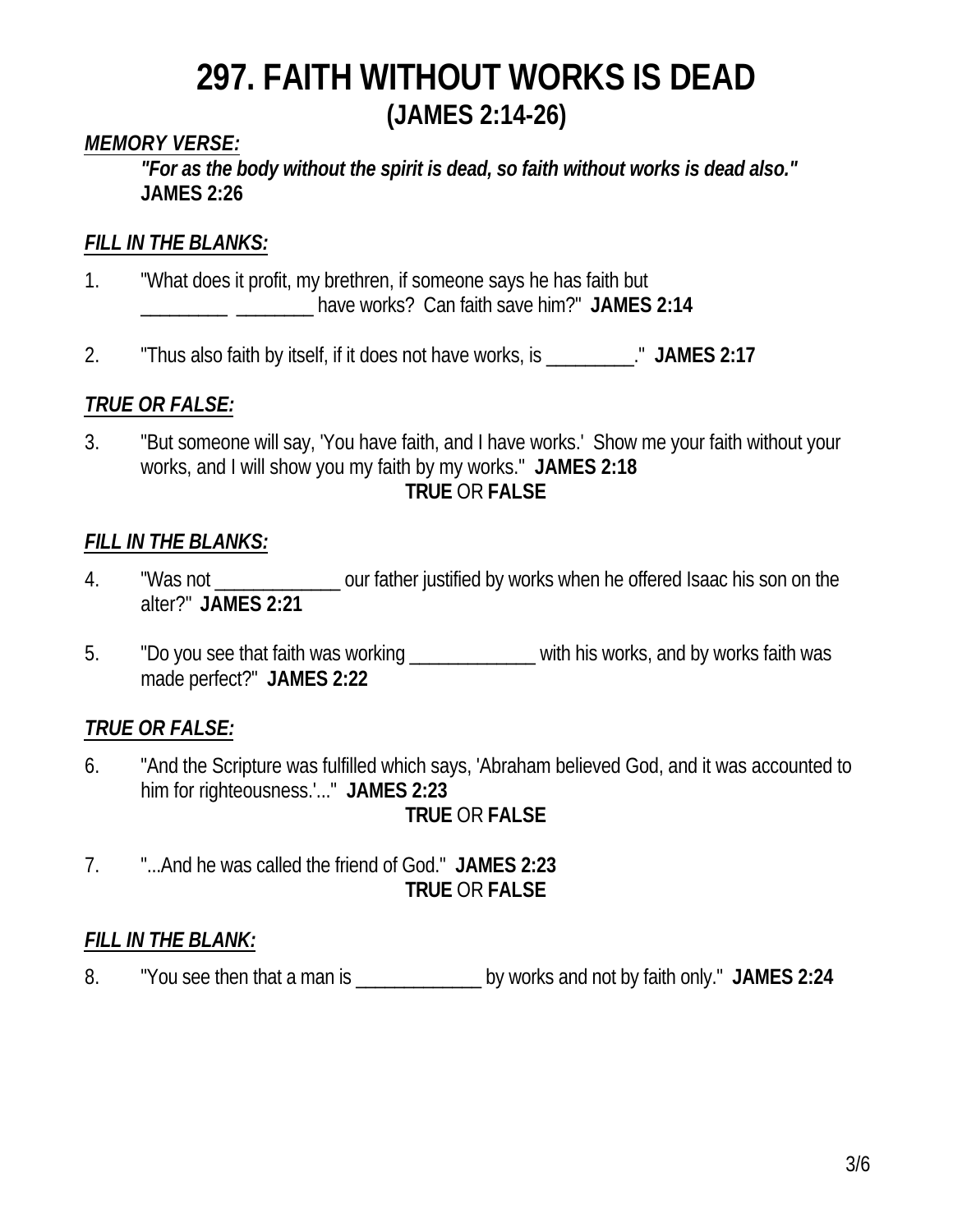G P Z Z E N M G K Q H C E Y P U G U L B S W V U Z S B Y W O R K S H L D I J E S F A Y G C C P Q A S I G Z F O I E L D R Z C V D L N R D G S P O U Q P V I G N V A P U E O P Y H S I L O O F D E O L K J N R D F W B R O S O K J U B V D G J A D S F W I C E E O A E U W S E Q E W T U U H M E L A C R K U S R P I H J M K B W V U E E L Z B B U T Z I J B M J N T V K C S T B E S C V I T R E V Q G C O O Q Y G Y L D D D B F P I P N H B Q G B H O Y O J M V F G I T T K P I Y V E B A T V E Q N W N Y E P O Z S E A R T W V S I Y H A D E A D P R J S Y U I H C G D P A B L E Y Z P R C E Q T B V E G B S D E F C B G I I Y I M M L V F R P M W B I W A J R R B I G F V E M A H A R B A W M J I D O A L D N B U H D G L F Q B Y D O H L N W H O Z W L I Y P W K I F U U I O N D B H A U P Y A P Y V D I U R V B C F F S L J B

| <b>ABRAHAM</b> | <b>FOOLISH</b>   | <b>SCRIPTURE</b> |
|----------------|------------------|------------------|
| <b>BELIEVE</b> | GOD              | <b>SPIRIT</b>    |
| <b>BODY</b>    | <b>JUSTIFIED</b> | <b>TOGETHER</b>  |
| <b>DEAD</b>    | <b>RAHAB</b>     | <b>WARMFD</b>    |
| <b>FAITH</b>   | <b>SAVF</b>      | <b>WORKS</b>     |
| <b>FILLED</b>  |                  |                  |



3/6